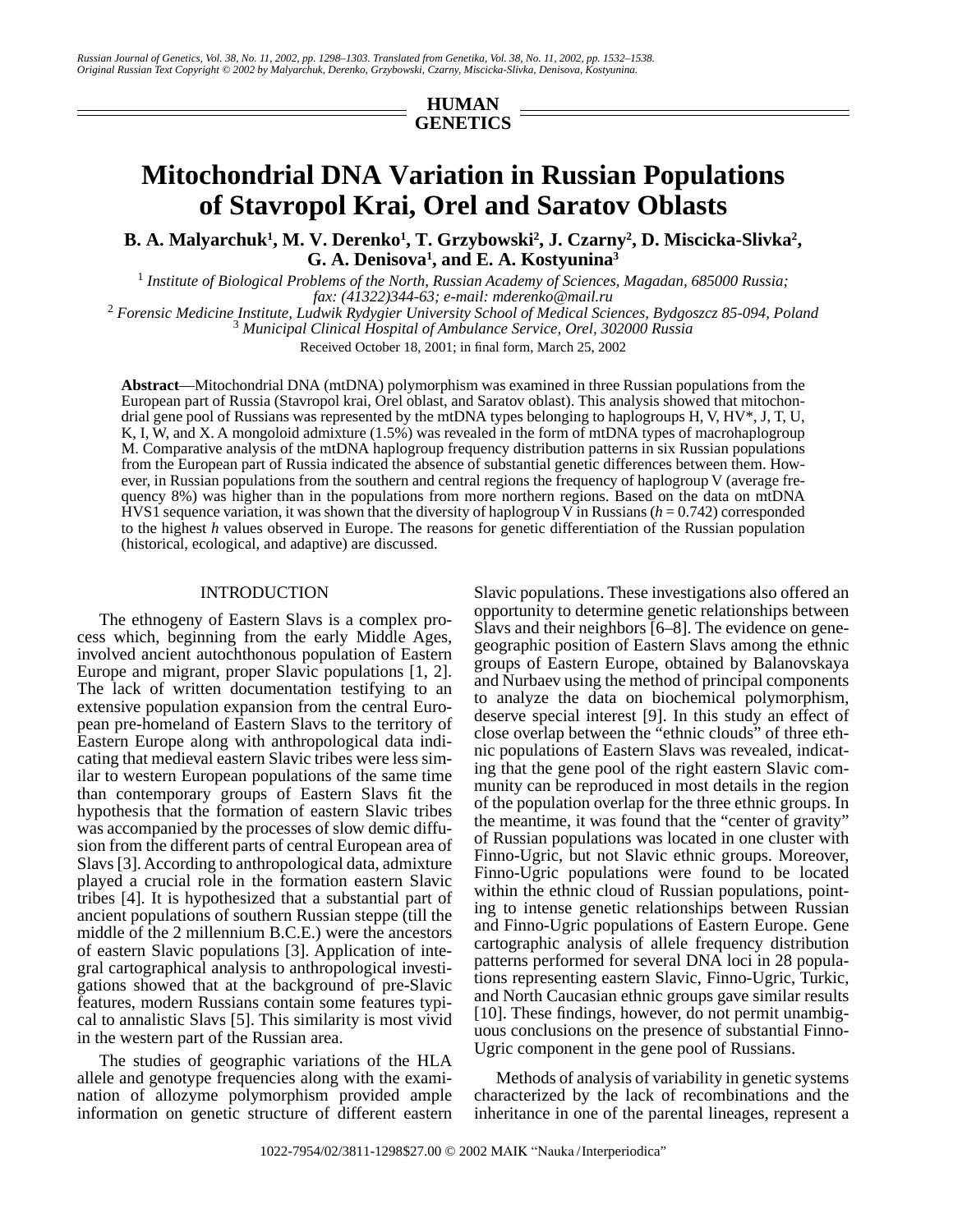promising modern approach to the investigation of the ethnic processes [11]. Maternally inherited mitochondrial DNA (mtDNA) is one of these highly polymorphic genetic systems [12]. Today, ample information on mtDNA variation in human population has been obtained. In eastern Slavic populations of Russia these issues, however, remain poorly studied. The data on mtDNA variation in a number of Russian [13] populations were in agreement with anthropological data testifying to homogeneity of anthropological features in Russians [1–4]. It was shown, however, that in ethnic territorial groups of Russians local variability prevailed over the typological one [1]. Because of this, it is rea-

In order to obtain more information on the structure and diversity of the Russian gene pool, we examined the distribution of mtDNA haplogroups in the populations of Stavropol krai, Orel oblast, and Saratov oblast. According to anthropological data [1], Russian population from the southern regions of the European part of Russia was formed under the influence of ancient populations of the steppe zone. The effect of North Caucasian populations also cannot be excluded. Russian population of the Middle Volga region, which by its origin is thought to be associated with the annalistic Krivichi tribes from Vladimir–Ryazan and Novgorod groups, was formed under the influence of Finno-Ugric (presumptive ancestors of Mordovians) and Turkic ethnic populations. Russian population of Orel oblast is ethnogenetically associated with the tribes of Severyans and Early Vyatiches mentioned in the chronicles.

sonable to increase the number of population examined

by means of molecular genetic methods.

### MATERIALS AND METHODS

Biological material (whole blood samples) was obtained from oblast and raion clinical hospitals and blood transfusion centers. Population samples from Stavropol krai (*N* = 62), Orel oblast (*N* = 76), and Saratov oblast  $(N = 63)$  were examined. Judging by questionnaire data and analysis of case records, all individuals examined were unrelated Russians at least in two generations down the maternal lineage. The attribution of an individual to a certain territory was performed according to the birthplaces of the individuals tested and their mothers. Thus, Russians from Stavropol krai were represented by the natives of Mineral'nye Vody raion. The Orel sample was comprised by the natives of Orel, whose parents were the inhabitants of Orel oblast. Russians from Saratov oblast were represented by the natives of the oblast, who lived in the city of Saratov and Saratov oblast.

Genomic DNA from the blood spots on filter paper was extracted using standard techniques, including cell lysis by proteinase K (Sigma, United States) in the presence of 1% sodium dodecylsulphate, purification of DNA samples by use of phenol/chloroform, and precipitation of DNA with ethanol or ultrafiltration of

RUSSIAN JOURNAL OF GENETICS Vol. 38 No. 11 2002

DNA on Microcon-100 columns (Amicon, United States).

Screening for polymorphic sites determining the main haplogroups of mtDNA types distributed in the populations of Eurasia (Table 1) was conducted through the analysis of mtDNA fragments amplified in polymerase chain reaction with the primers described in [15, 16]. Restriction fragments were separated by electrophoresis in 8% polyacrylamide gel. Gels were stained with ethidium bromide and DNA fragments were visualized in the UV light.

Polymorphism was scored by the presence (+) or absence (–) of restriction endonuclease recognition sites. Similarly to our previous studies [13], mtDNA types were identified based on classification of the haplogroups of mtDNA types in the populations of Eurasia [14, 15]. According to this classification, the haplogroups of mtDNA types are denoted by single Roman letters (excluding haplogroup HV), and subhaplogroups within the haplogroups, by digits added to the letter code of the group (Table 1). The mtDNA types that belong to a particular group but cannot be attributed to any of the known subhaplogroups, were designated by asterisks (e.g.,  $T = T^* + T1$  in the present work).

Sequences for both strands of mtDNA control region hypervariable segment 1 (HVS1) between nucleotide positions 16 024 and 16 400 were determined by use of the Sanger method as described earlier [17]. Numbering of variable nucleotide positions was performed in accordance with the Cambridge Reference Sequence of human mtDNA [12].

Diversity of mtDNA types (*h*) was calculated according to Nei and Tajima [18]:

$$
h = (1 - \sum x^2)N/(N-1),
$$

where  $x$  is the population frequency of each mtDNA type and *N* is the sample size.

Statistical significance of interpopulation differences with respect to the frequencies of mtDNA haplogroups was evaluated using the similarity index *r*, and the identity index *I*, [19].

#### RESULTS AND DISCUSSION

Analysis of the structure of mitochondrial gene pools of Russian populations from Stavropol krai, Orel oblast, and Saratov oblast showed that the Russian populations were characterized by similar haplogroups of mtDNA types (Table 2). Russian mitochondrial gene pool is represented by macrohaplogroups R, N, and M. Macrohaplogroup R is comprised of haplogroups H, V, HV\*, J, T, U, and K. Of these, haplogroups H, J, T, and U, accounting for the overwhelming majority of mtDNA types (more than 65%) in the populations, are most common. Macrohaplogroup N in Russians is represented by phylogenetically related haplogroups I, W, and X, characterized by low prevalence in European populations [20]. Macrogoup M is comprised of haplo-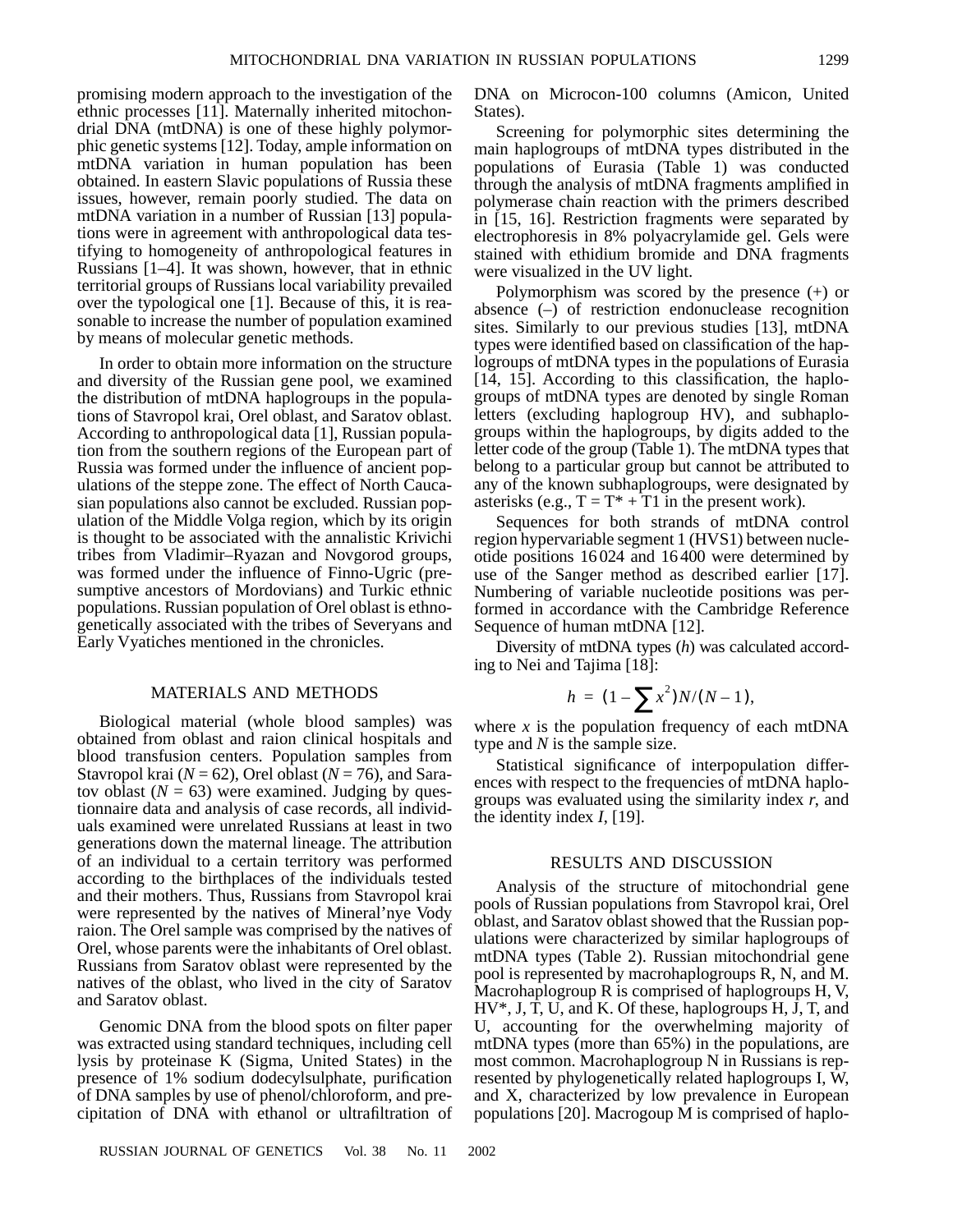| dnoraop<br>MtDNA | Haplogroup-specific restriction variants                        |
|------------------|-----------------------------------------------------------------|
| H                | $-14766$ MseI, $-7025$ AluI                                     |
| V                | $-14766$ MseI, $+15904$ MseI, $-16297$ MseI                     |
| $HV^*$           | $-14766$ MseI                                                   |
| U                | $+12308$ <i>Hinfl</i>                                           |
| K                | +12308 HinfI, -9052 HaeII, +10394 DdeI                          |
| T                | $-13704$ BstNI, $+10394$ DdeI                                   |
| $T^*$            | $+13366$ BamHI, $+15606$ AluI                                   |
| T1               | $+13366$ BamHI, $+15606$ AluI, $-12629$ AvaII                   |
| I                | -4529 HaeII, +8249 AvaII, +16389 BamHI,<br>$+10032$ AluI        |
| W                | +8249 AvaII, -8994 HaeIII                                       |
| X                | $+14465$ AccI                                                   |
| M:               | $+10394$ Ddel, $+10397$ AluI                                    |
| C                | $+10394$ DdeI, $+10397$ AluI, $-13259$ HincII/ $+13262$<br>AluI |
| D                | $+10394$ Ddel, $+10397$ Alul, $-5176$ Alul                      |
| E                | $+10394$ Ddel, $+10397$ Alul, $-7598$ Hhal                      |
| G                | +10394 DdeI, +10397 AluI, +4830 HaeII/+4831 HhaI                |
| A                | $+663$ HaeIII                                                   |
| B                | 9-bp deletion                                                   |
| F                | -12406 Hpal/HincII                                              |

**Table 1.** Polymorphic restriction variants determining haplogroups of mtDNA types in the population of Eurasia

Note: Haplogroups of mtDNA were designated according to classification proposed in [14]. Positions of polymorphic sites are indicated with respect to the Cambridge Reference Sequence of human mtDNA [12].

**Table 2.** Frequency distribution patterns of mtDNA haplogroups (%) in three Russian populations

| Haplogroups/sub-<br>haplogroups<br>of mtDNA | Stavropol<br>krai<br>$(N = 62)$ | Orel oblast<br>$(N = 76)$ | Saratov<br>oblast<br>$(N = 63)$ |
|---------------------------------------------|---------------------------------|---------------------------|---------------------------------|
| H                                           | 35.48                           | 47.37                     | 41.27                           |
| V                                           | 8.06                            | 3.95                      | 4.76                            |
| $HV^*$                                      | 1.61                            | 1.32                      | 1.59                            |
| J                                           | 4.84                            | 11.84                     | 6.35                            |
| $T^*$                                       | 4.84                            | 7.89                      | 12.70                           |
| Tl                                          | 1.61                            | 1.32                      | 3.17                            |
| U                                           | 19.35                           | 15.80                     | 19.05                           |
| K                                           | 4.84                            | 2.63                      | 1.59                            |
| T                                           | 4.84                            | 1.32                      | 1.59                            |
| W                                           | 4.84                            | 1.32                      | 0                               |
| X                                           | 8.06                            | 1.32                      | 1.59                            |
| M                                           | 0                               | 1.32                      | 3.17                            |
| "Other"                                     | 1.63                            | 2.61                      | 3.17                            |

groups C, Z, D, E, G, and M\*, predominantly distributed among Asian Mongoloids [14, 20]. The frequency of the M haplogroup-specific mtDNA types in Russians is usually low. In the samples tested Mongoloid admixture with the frequency of 3.2% was found in the Saratov sample in the form of sporadic mtDNA types from haplogroups  $M^*$  and G, and with the frequency of 1.3% in Orel sample, in the form of mtDNA type belonging to haplogroup D.

Table 3 demonstrates average frequencies of mtDNA haplogroups observed in three Russian population samples, examined in the present work and in the samples from Krasnodar krai, Belgorod, and Niznii Novgorad oblast, examined by us earlier [13]. Russian populations were characterized by similar mtDNA haplogroups frequency distribution patterns compared to the gene pools of the populations from the neighboring regions of Europe (Table 3). Low differentiation level of European population was reported in many studies. It probably reflects common genetic origin of the European populations [15]. Among genetic features distinguishing Russians from their neighbors, a low frequency of haplogroup K (1.8%) deserves special interest. This feature brings Russians somewhat closer to Finno-Ugric populations of Eastern Europe, which are also characterized by low averaged frequency of this mtDNA haplogroup (2.5%).

Analysis of the mtDNA haplogroups frequency distribution patterns in Russian populations showed that the population samples examined were statistically very close to each other (Table 4). Only the population sample from Stavropol krai was statistically significantly different from the populations of Krasnodar krai and Niznii Novgorad oblast (*P* < 0.01). The differences between the populations of Stavropol krai and Saratov oblast were also statistically significant ( $P = 0.08$ ). It was suggested that the differences between the populations of Stavropol and Krasnodar krai observed reflected high population heterogeneity of the southern part of Russia. In the meantime, the populations of Belgorod, Orel, and Saratov oblasts were most similar to each other. Generally, our findings showed that only Russians from Stavropol krai differed from the main bulk of Russian populations examined. It can be suggested that genetic peculiarity of Russians from Stavropol krai is the result of the influence from the side of North Caucasian populations. However, comparative analysis of mtDNA haplogroups frequency distribution patterns in Russian population from Stavropol krai and in North Caucasian population sample, represented by Adygeis, Kabardinians, northern Ossetians, and Chechens  $(N = 199; [20])$  showed the presence of statistically significant differences between the samples tested  $(I =$ 31.39;  $P = 0.002$ ). Moreover, populations of the southern part of Russia were substantially different from the North Caucasian populations with respect to the haplogroup V frequency (Table 5.). In the populations of North Caucasus studied (a sample of 510 individuals, representing Kabardinians, Adygeis, Circassians,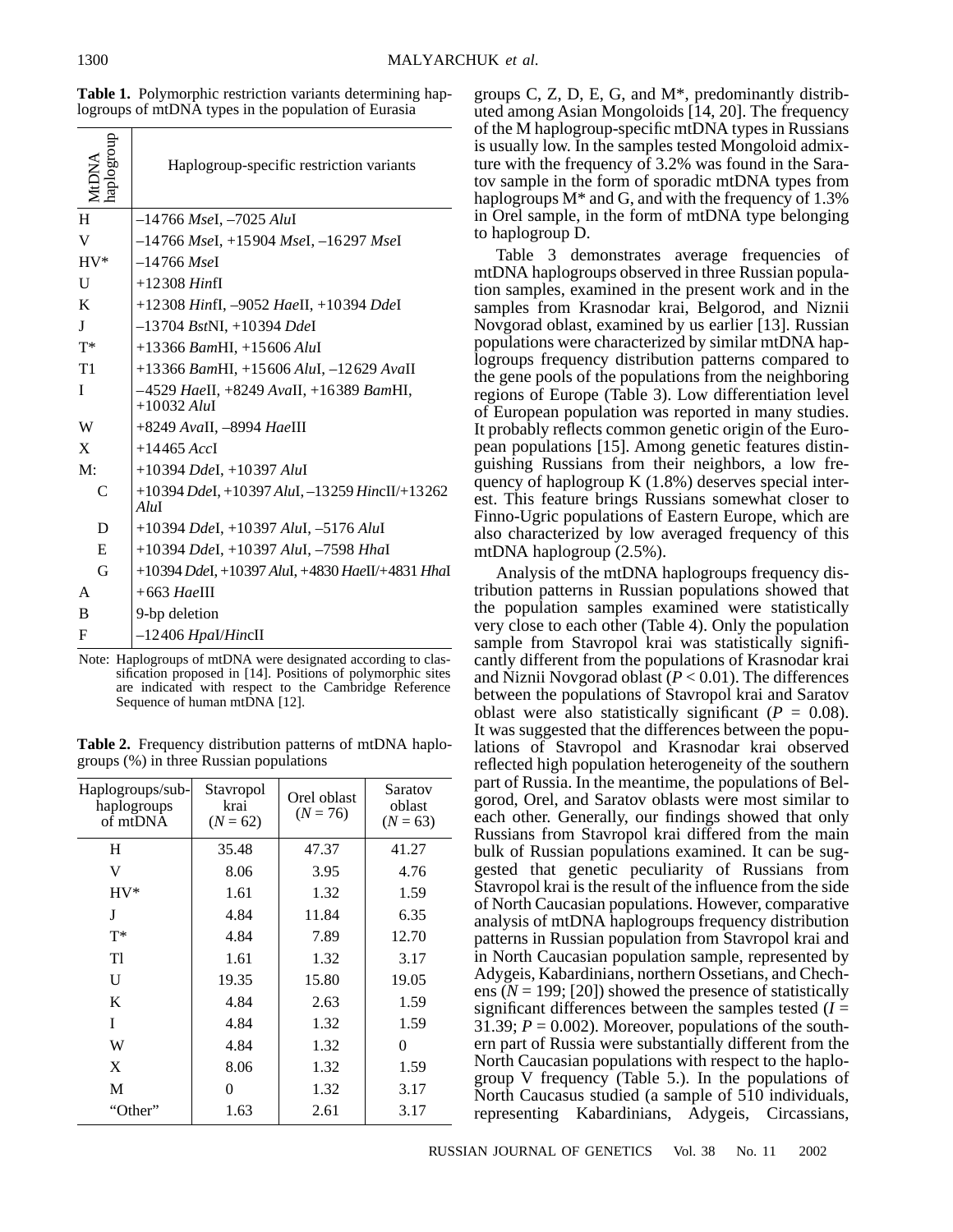**Table 3.** Frequency distribution patterns of mtDNA haplogroups (%) in the regional haplogroups of the population of Europe

| Haplo-<br>groups<br>of mtDNA | Eastern Europe<br>(Russians;<br>$N = 397$ ) | Central Europe<br>( $N = 314$ ) | and Eastern<br>Europe<br>( $N = 398$ )<br>Northern | Southeastern<br>Europe<br>( $N = 233$ ) |
|------------------------------|---------------------------------------------|---------------------------------|----------------------------------------------------|-----------------------------------------|
| H                            | 41.31                                       | 47.8                            | 42.7                                               | 38.2                                    |
| V                            | 5.79                                        | 5.1                             | 4.5                                                | 3.9                                     |
| $HV^*$                       | 2.52                                        | 1.3                             | 0.3                                                | 2.6                                     |
| J                            | 10.08                                       | 9.9                             | 8.0                                                | 8.2                                     |
| T                            | 9.32                                        | 10.8                            | 7.8                                                | 11.2                                    |
| $\mathbf U$                  | 18.14                                       | 13.4                            | 22.9                                               | 20.1                                    |
| K                            | 1.76                                        | 3.5                             | 2.5                                                | 5.2                                     |
| I                            | 2.27                                        | 2.2                             | 2.8                                                | 1.7                                     |
| W                            | 1.51                                        | 1.6                             | 4.5                                                | 3.0                                     |
| X                            | 2.02                                        | 2.2                             | 0.8                                                | 1.3                                     |
| M                            | 1.26                                        | 0.3                             | 1.3                                                | 1.3                                     |
| "Other"                      | 4.02                                        | 1.9                             | 1.9                                                | 3.3                                     |
|                              |                                             |                                 |                                                    |                                         |

Note: Average regional frequencies of mtDNA types are taken from [20]: Northern and Eastern Europe, Finns, Estonians, Karelians, Chuvashes, and Mordovians; Central Europe, Poles, Czechs, Germans, and Danes; Southeastern Europe, Bulgarians and Romanians.

Ingushes, and Ossetians; [21, 23]) the frequency of haplogroup V was 0.78%. This haplogroup was found only in the population sample of northern Ossetians  $(3.8\%; N = 106)$  in the form of mtDNA types belonging to subhaplogroup pre\*V [24]. At the same time, Russian populations inhabiting the territories from Stavropol krai to Kursk oblast are distinguished for rather high frequency of haplogroup V (average frequency 8%). The frequency of haplogroup V in Russian populations decreases northward reaching the values comparable to those in Finno-Ugric populations (2.53% in Mordovians and 0.68% in Estonians [24]).

The origin and distribution of mitochondrial haplogroup V in European populations deserves considerable interest, since it is hypothesized that geographical distribution of haplogroup V reflects the process of recolonization of Northern Europe, which began about 15 000 years ago from the region of glacial refugium located at the southwest of Europe [24–27]. It is also suggested that later, with the climate improvement (about 8.500 years ago), haplogroup V dispersed in Europe in the direction from west to east [24].

Maximum frequencies of haplogroup V are typical of Basques (12.4%) and Saami (52%). Analysis of mtDNA for sequence variation at HVS1, however, showed that in Saami this mitochondrial haplogroup was characterized by extremely low diversity  $(h = 0.074)$ , while in Sicilians ( $h = 0.755$ ), Germans ( $h = 0.666$ ), and the Scotch  $(h = 0.701)$  maximum diversity values were observed [24]. It should be noted, however, that in the cited study Eastern European populations were represented only by Estonians, Mordovians, and Russians. Furthermore, judging by relatively low frequency of haplogroup V (4.9%), Russians in this study were of rather "northern" descent (see also Table 5).

Taking into consideration relatively high prevalence of haplogroup V (8% on average) in Russian populations from the southern and central parts of European Russia, we estimated the diversity of this mtDNA haplogroup based on sequence variation of HVS1. For these purposes, the data obtained in the present study for the populations of Stavropol krai, Orel oblast, and Saratov oblast (Table 6), as well as the data on mtDNA HVS1 polymorphism in the populations from Kursk and Rostov oblasts [20, 22] were used. Sixteen samples from the total number of 260 mtDNA examined belonged to haplogroup V and were represented by seven different mtDNa types. The analysis showed that mtDNA haplogroup V in Russians was characterized by high diversity level  $(h = 0.72)$ , which corresponded to the highest *h* values observed in Europe. Our findings thus suggest that the distribution of haplogroup V in Eastern Europe could be associated with the recolonization of northern European regions from the eastern European refugium located in the Middle Don

| Table 4. Genetic differences between Russian populations from the European part of Russia |
|-------------------------------------------------------------------------------------------|
|-------------------------------------------------------------------------------------------|

| <b>Populations</b>         |       | 2        | 3     |       |          | 6          |
|----------------------------|-------|----------|-------|-------|----------|------------|
| 1. Krasnodar krai          |       | 29.83*** | 11.18 | 13.58 | 14.31    | 13.91      |
| 2. Stavropol krai          | 0.864 |          | 10.80 | 14.39 | $19.28*$ | $34.69***$ |
| 3. Belgorod oblast         | 0.951 | 0.959    |       | 3.68  | 6.44     | 14.99      |
| 4. Orel oblast             | 0.943 | 0.947    | 0.987 |       | 5.65     | 13.63      |
| 5. Saratov oblast          | 0.935 | 0.923    | 0.976 | 0.980 |          | 15.99      |
| 6. Nizhnii Novgorod oblast | 0.942 | 0.874    | 0.949 | 0.956 | 0.943    |            |

Note: Above diagonal, identity indices *I*; below diagonal, similarity indices *r* [19]. Minimum values of the identity index are underlined.  $* P < 0.1.$ 

\*\*\* *P* < 0.01.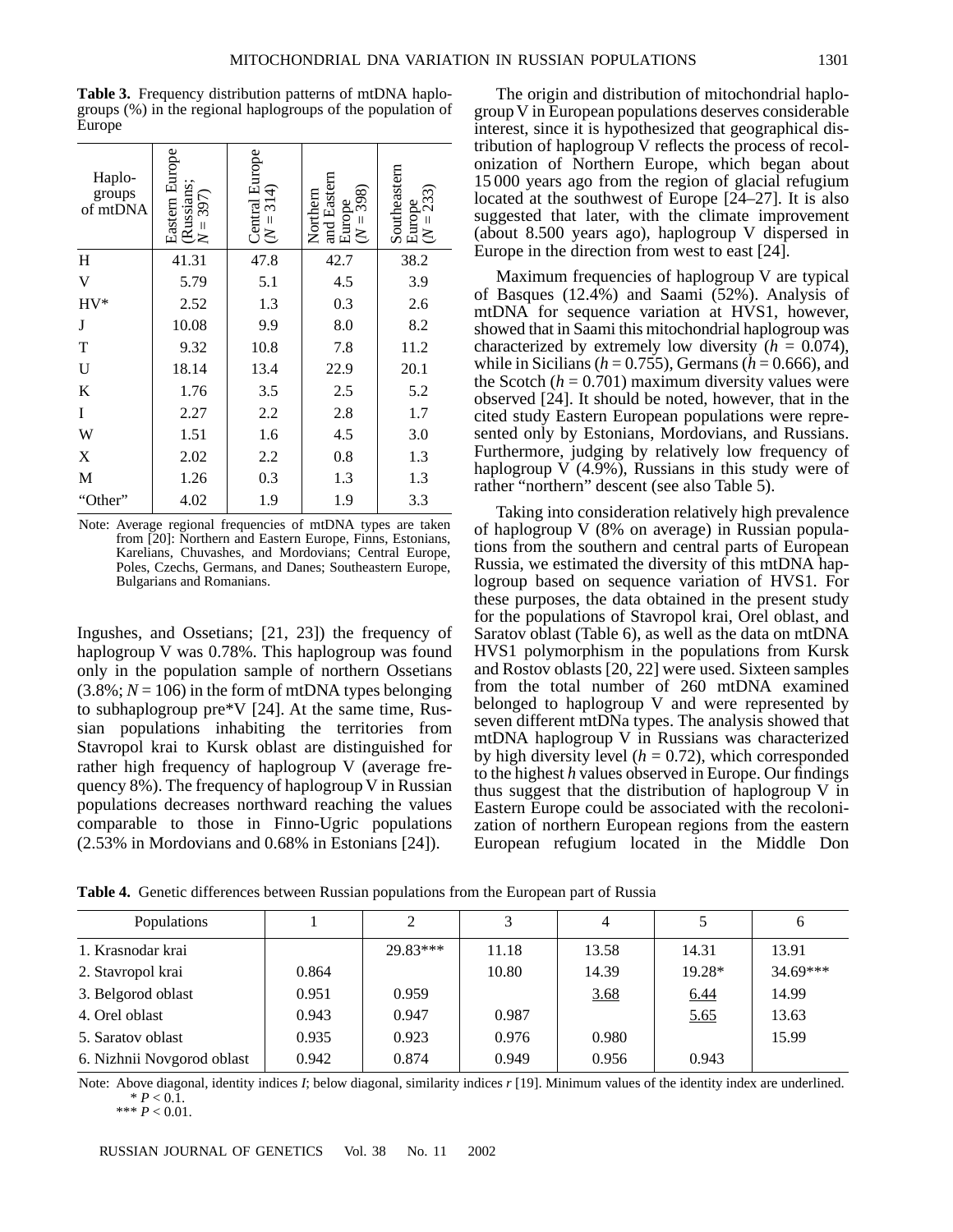| Populations                                   | V    |          | W        | X        | $\Sigma(I, W, X)$ |
|-----------------------------------------------|------|----------|----------|----------|-------------------|
| Stavropol krai $(62)$                         | 8.06 | 4.84     | 4.84     | 8.06     | 17.72             |
| Krasnodar krai $2(49)$                        | 8.16 | 2.04     | $\theta$ | $\theta$ | 2.04              |
| Rostov oblast <sup>3</sup> $(25)$             | 8.00 | 4.0      | 8.0      | 4.0      | 16.0              |
| Belgorod oblast <sup>2</sup> (69)             | 7.25 | 4.35     | 1.45     | 1.45     | 7.25              |
| Kursk oblast <sup>4</sup> (34)                | 8.82 | 2.94     | 8.82     | $\theta$ | 11.76             |
| Orel oblast <sup>1</sup> (76)                 | 3.95 | 1.32     | 1.32     | 1.32     | 3.96              |
| Saratov oblast <sup>1</sup> (63)              | 4.76 | 1.59     | $\theta$ | 1.59     | 3.18              |
| Niznii Novgorad oblast <sup>2</sup> (78)      | 3.85 | $\Omega$ | 1.28     | $\Omega$ | 1.28              |
| Kostroma oblast <sup>4</sup> (55)             | 1.82 | $\Omega$ | $\theta$ | $\Omega$ | $\theta$          |
| North Caucasian population <sup>5</sup> (199) | 2.0  | 2.0      | 2.5      | 5.5      | 10.0              |

**Table 5.** Frequencies (%) of mitochondrial haplogroups V, I, W and X in Russian populations

Note: Frequencies of mitochondrial haplogroups were taken from:  $1$  present study;  $2$  [13];  $3$  [20];  $4$  [22];  $5$  [21]. In brackets are the sizes of the samples examined.

River/Middle Dnestr River region [26, 27]. It is hypothesized that during the glacial period most of the East European populations were concentrated in this particular area [27].

High total frequency of haplogroups I, W, and X, belonging to macrohaplogroup N, the ancient cluster of human mtDNA evolutionary tree, does not conflict with this scenario (Table 5). The frequency of macrohaplogroup N among the population of the southern regions of Russia (excluding population sample of Krasnodar krai) is similar to total frequencies of haplogroups I, W, and X recorded in Europe, in Balkan Peninsula (more than 10% in Greeks and Albanians [21]).

A model of recolonization of Europe by the populations inhabiting the glacial refugia has become popular in recent years. It can explain some gene geographic trends in the distribution of mtDNA haplogroups in European populations [20, 24, 25]. It cannot be excluded, however, that more recent migrations could have had substantial effect on the gene marker distribution patterns observed in the present-day European populations. Regarding Eastern Slavic populations, it should be taken into consideration that, judging by

**Table 6.** Nucleotide sequences of HVS1 from haplogroup V mtDNA types in Russians

| MtDNA types Stavropol krai Orel oblast Saratov oblast |  |  |
|-------------------------------------------------------|--|--|
| <b>CRS</b>                                            |  |  |
| 16298C                                                |  |  |
| 16 153A 16 298C                                       |  |  |
| 16 126C 16 298C                                       |  |  |

Note: CRS, Cambridge Reference Sequence of mtDNA HVS1 according to [12]. The listed nucleotide positions of mtDNA HVS1 are those differing from the CRS by transitions. The figures indicate the numbers of individuals with certain mtDNA types.

anthropological data [1], Slavonization of Eastern European populations was accompanied by the interactions between the Slavs and autochthonous European inhabitants of early Middle Ages. This interaction probably had an influence on the genetic structure of the populations formed. At the same time, the distribution of haplogroup V among Russians demonstrated in Table 5, pointed to the existence of genetic differentiation observed in the ethnically homogenous medium. The reasons causing this phenomenon are still unclear since, apart from the Europe recolonization model, some other explanations can be suggested. For example, in the populations inhabiting southern part of Russia more features specific to pre-Slavic population could have been preserved, while population of the central and more northern regions of Russia to a greater extent exhibit genetic features of proper Slavs. Adaptive changes occurred in the gene pools of the populations living in different ecological conditions also cannot be excluded. Though in case of mtDNA the later proposal seems less probable compared to historical interpretations, it should be noted that the effect of ecological factors on the gene pool and morbidity of the population of the European part of Russia has been already described in the studies on biochemical polymorphism [28, 29].

Investigations of mtDNA polymorphism in Russian populations show that application of the method of comparative analysis for the studies of genetic structures of the populations, represented by the compositions of mtDNA type haplogroups usually does not provide determination of genetic differentiation of the populations. At the same time, phylogeographic analysis, i.e., analysis of the distribution and diversity of certain monophyletic clusters (mtDNA haplogroups and subhaplogroups) [14, 20] proved to be a highly informative approach for the investigation of interpopulation differentiation of the Russian population. Further increase of the number of populations examined and extension of